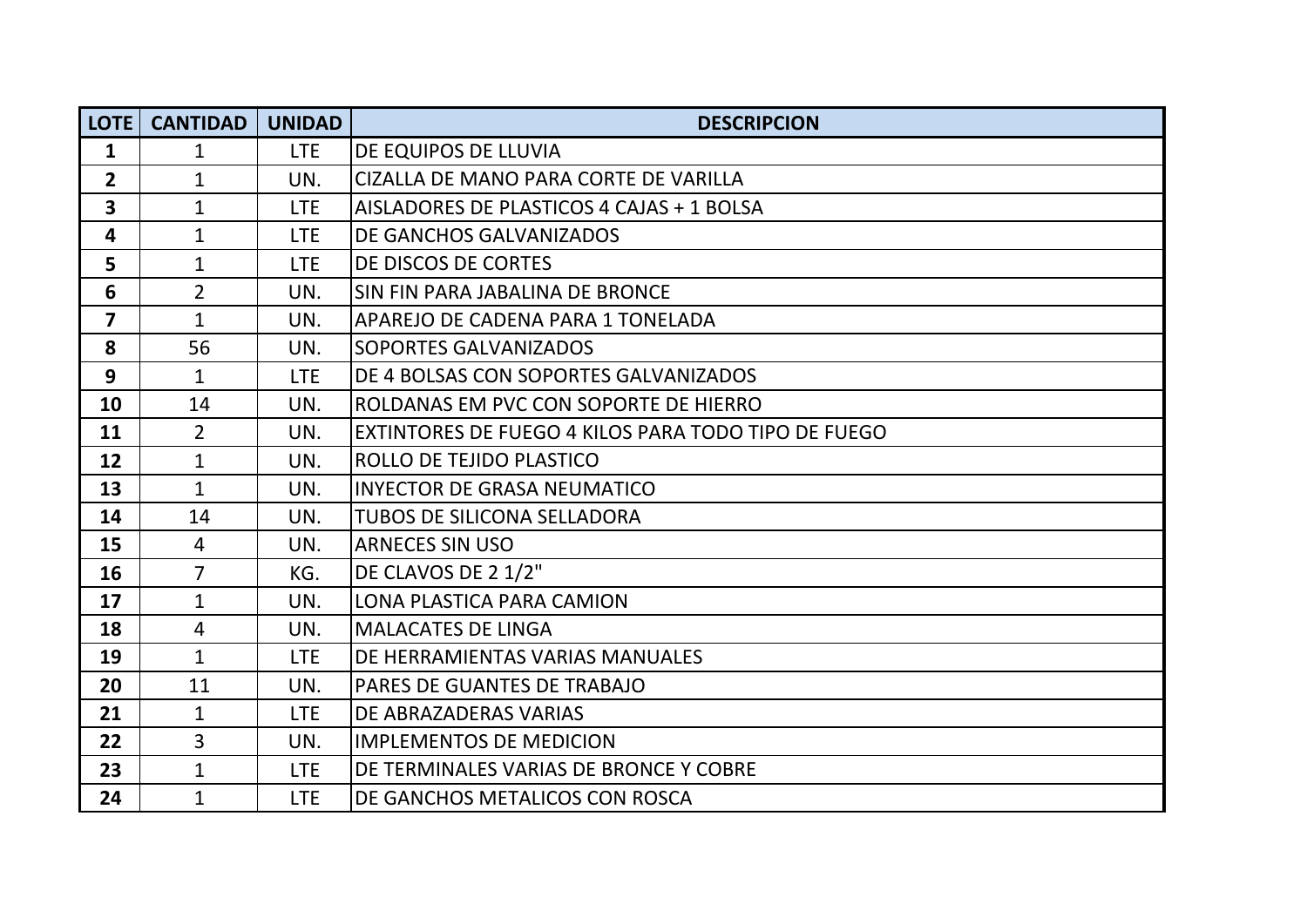| <b>LOTE</b> | <b>CANTIDAD</b> | <b>UNIDAD</b> | <b>DESCRIPCION</b>                                             |
|-------------|-----------------|---------------|----------------------------------------------------------------|
| 25          | $\mathbf{1}$    | <b>LTE</b>    | DE ALAMBRE DE ALUMINIO                                         |
| 26          | $\mathbf{1}$    | <b>LTE</b>    | DE BIDONES PLASTICOS VARIOS                                    |
| 27          | $\overline{2}$  | UN.           | <b>MALACATES GRANDES</b>                                       |
| 28          | 4               | UN.           | <b>MALACATES CHICOS</b>                                        |
| 29          | $\mathbf 1$     | <b>LTE</b>    | DE HERRAMIENTAS VARIAS                                         |
| 30          | $\mathbf{1}$    | <b>LTE</b>    | DE HERRAMIENTAS AISLADAS                                       |
| 31          | 3               | UN.           | <b>LLAVES CRICKET</b>                                          |
| 32          | $\overline{2}$  | UN.           | <b>BOLSAS CON ARNECES</b>                                      |
| 33          | $\mathbf{1}$    | <b>LTE</b>    | <b>DE FAJAS VARIAS</b>                                         |
| 34          | $\mathbf{1}$    | <b>LTE</b>    | DE LONAS PLASTICAS                                             |
| 35          | $\mathbf{1}$    | <b>LTE</b>    | DE BOTAS, ZAPATOS, GUANTES, CHALECOS REFRACTARIOS (TODO USADO) |
| 36          | $\mathbf{1}$    | <b>LTE</b>    | DE HERRAMIENTAS Y ACCESORIOS VARIOS                            |
| 37          | 11              | UN.           | <b>ARNES DE SEGURIDAD</b>                                      |
| 38          | $\mathbf{1}$    | UN.           | COCINA A SUPER GAS MARCA DAKO                                  |
| 39          | $\mathbf{1}$    | <b>LTE</b>    | DE 6 CAJAS METALICAS CON HERRAMIENTAS VARIAS                   |
| 40          | $\overline{2}$  | UN.           | <b>FILTROS DE AIRE PARA CAMION</b>                             |
| 41          | $\mathbf{1}$    | UN.           | <b>ESTANTERIA METALICA DE 3 ESTANTES</b>                       |
| 42          | $\mathbf{1}$    | UN.           | ESTANTERIA METALICA DE 3 ESTANTES                              |
| 43          | $\mathbf{1}$    | UN.           | ESTANTERIA METALICA DE 3 ESTANTES                              |
| 44          | $\mathbf{1}$    | UN.           | ESTANTERIA METALICA DE 3 ESTANTES                              |
| 45          | $\mathbf{1}$    | UN.           | ESTANTERIA METALICA DE 3 ESTANTES                              |
| 46          | 10              | UN.           | <b>CHAPONES EN MADERA 240 X 120</b>                            |
| 47          | 6               | UN.           | <b>CUBIERTAS VARIAS CON USO</b>                                |
| 48          | $\mathbf{1}$    | UN.           | <b>CARRO CON CINTA PORTA CABLE</b>                             |
| 49          | $\mathbf{1}$    | UN.           | GRUPO ELECTROGENO MARCA ROBIN MG7500                           |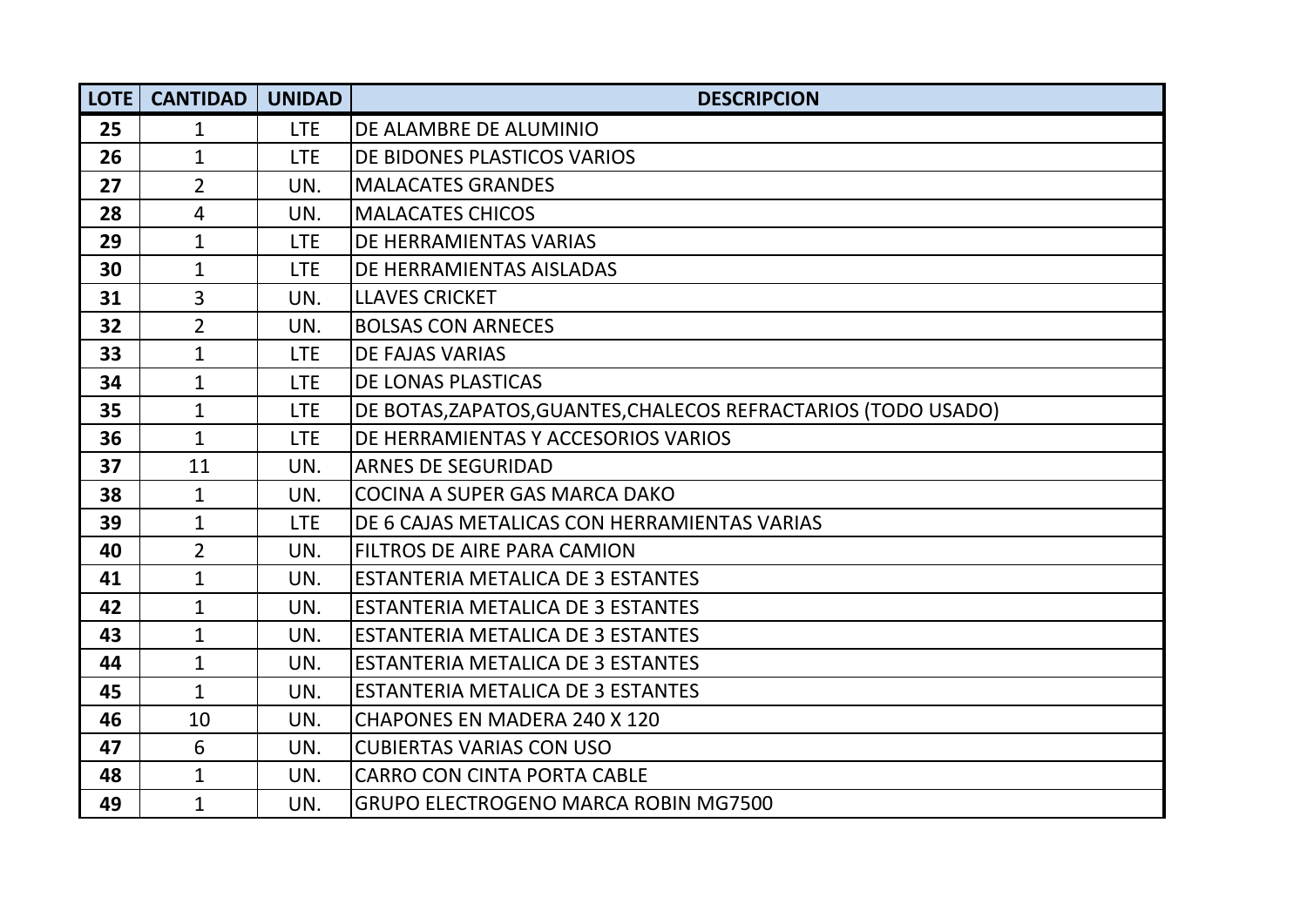| LOTE | <b>CANTIDAD</b> | <b>UNIDAD</b> | <b>DESCRIPCION</b>                                |
|------|-----------------|---------------|---------------------------------------------------|
| 50   | $\mathbf{1}$    | UN.           | <b>GRUPO ELECTROGENO MARCA ROBIN MG7500</b>       |
| 51   | $\mathbf{1}$    | UN.           | <b>MARTILLO NEUMATICO CON PUNTAS Y MANGUERA</b>   |
| 52   | 54              | UN.           | CASCOS DE SEGURIDAD PARA TRABAJO                  |
| 53   | $\mathbf{1}$    | <b>LTE</b>    | DE 2 ESCRITORIOS + 4 SILLAS DE OFICINA            |
| 54   | 17              | UN.           | TABLONES GRANDES DE APROX. 3 MTS LARGO            |
| 55   | 15              | UN.           | TABLONES CORTOS DE APROX. 2 MTS. LARGO            |
| 56   | $\mathbf{1}$    | UN.           | <b>BASCULA (A LA VISTA)</b>                       |
| 57   | $\overline{2}$  | UN.           | BATERIAS 24 VOLT (A LA VISTA)                     |
| 58   | $\overline{7}$  | UN.           | CHAPONES DE 240 X 120                             |
| 59   | 9               | UN.           | <b>CARTELES VARIOS</b>                            |
| 60   | $\mathbf{1}$    | UN.           | ESCALERA EN MADERA DOBLE HOJA                     |
| 61   | $\mathbf{1}$    | <b>LTE</b>    | DE CABLES DE COBRE                                |
| 62   | $\mathbf{1}$    | UN.           | <b>VIBRADOR PARA HORMIGON (FUNCIONA)</b>          |
| 63   | $\mathbf{1}$    | UN.           | AMOLADORA MARCA NEO 7" (NO FUNCIONA)              |
| 64   | $\mathbf{1}$    | UN.           | AMOLADORA MARCA NEO 7" (FUNCIONA)                 |
| 65   | $\mathbf{1}$    | UN.           | AMOLADORA MARCA NEO DE 4y1/2" (FUNCIONA)          |
| 66   | $\mathbf{1}$    | UN.           | TALADRO DE MANO CON PERCUTOR MARCA ACE (FUNCIONA) |
| 67   | $\mathbf{1}$    | UN.           | MOTOSIERRA MARCA STILL A NAFTA                    |
| 68   | $\mathbf{1}$    | UN.           | <b>TALADRO MARCA STILL A NAFTA</b>                |
| 69   | $\mathbf{1}$    | <b>LTE</b>    | DE ROLLOS DE CINTA "PARE" AMARILLA                |
| 70   | 4               | UN.           | <b>GARRAFAS DE 3 KGS.</b>                         |
| 71   | $\mathbf{1}$    | UN.           | <b>GARRAFA DE 13 KGS. CON VALVULA</b>             |
| 72   | $\mathbf{1}$    | <b>LTE</b>    | <b>DE BULONES</b>                                 |
| 73   | 11              | UN.           | TAPAS DE HORMIDON (7), MOJON DE HORMIGON (4)      |
| 74   | 11              | UN.           | PALAS POSERAS (6), ASADAS PARA SARANDEAR (5)      |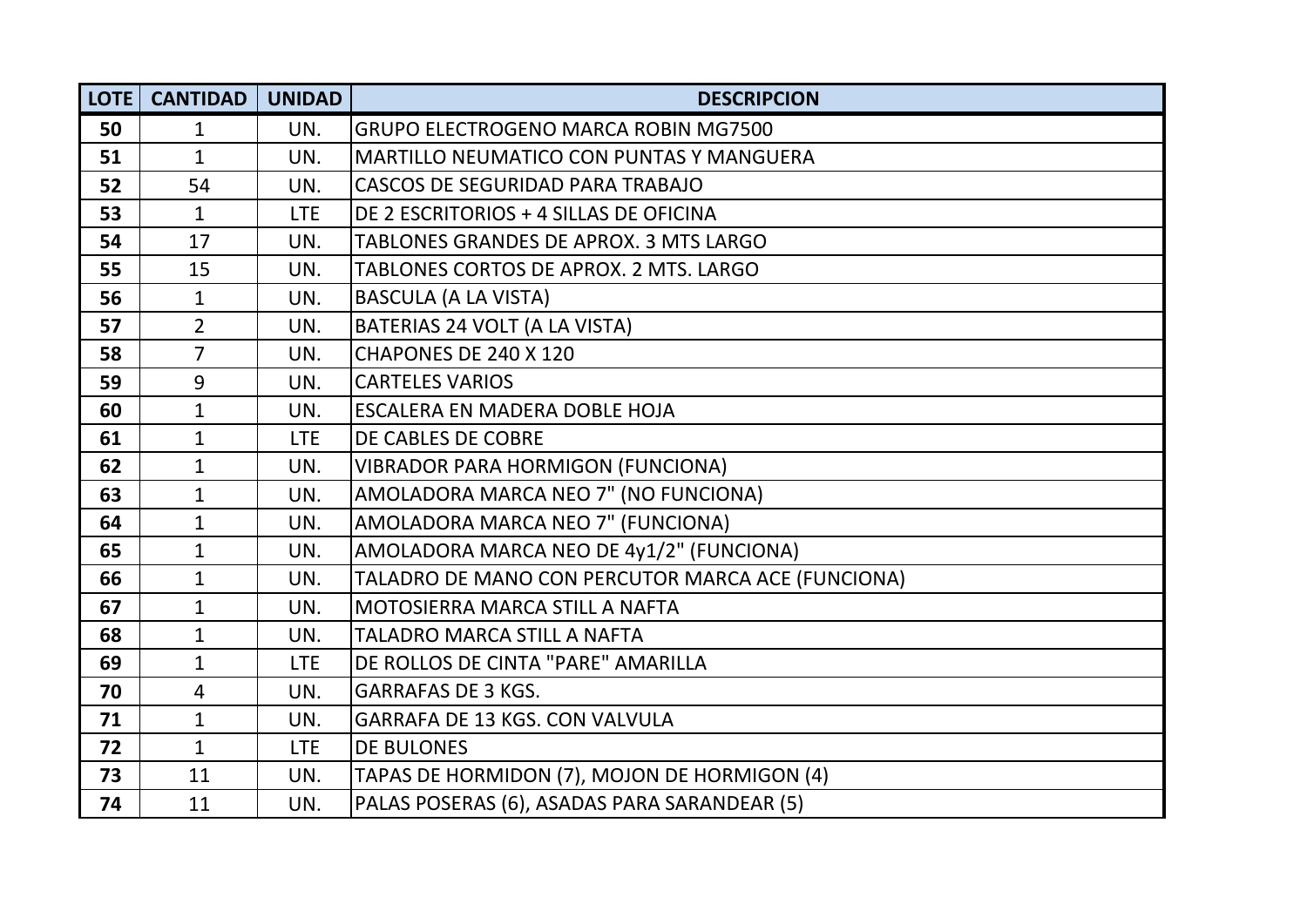| LOTE | <b>CANTIDAD</b> | <b>UNIDAD</b> | <b>DESCRIPCION</b>                                  |
|------|-----------------|---------------|-----------------------------------------------------|
| 75   | 5               | UN.           | PALAS PARA POZO                                     |
| 76   | $\mathbf 1$     | <b>LTE</b>    | CAÑOS GALVANIZADOS                                  |
| 77   | $\mathbf{1}$    | <b>LTE</b>    | <b>JABALINAS</b>                                    |
| 78   | $\mathbf{1}$    | <b>LTE</b>    | DE VARILLAS DE HIERRO GALVANIZADAS                  |
| 79   | $\mathbf{1}$    | LTE           | DE AISLADORES DE PORCELANA Y GOMA                   |
| 80   | $\mathbf{1}$    | <b>LTE</b>    | DE PINOS SEÑALADORES                                |
| 81   | $\mathbf{1}$    | <b>LTE</b>    | DE MOLDES DE METAL PARA MOJONES Y EMBUDO METAL      |
| 82   | $\mathbf{1}$    | UN.           | <b>BOMBA DE AGUA A NAFTA CON MANGUERA</b>           |
| 83   | $\mathbf{1}$    | UN.           | PISONADOR (PATA-PATA) M/ROBIN EH12 CON MOTOR SUBARU |
| 84   | $\mathbf{1}$    | UN.           | HELADERA FAMILIAR MARCA GENERAL ELECTRIC            |
| 85   | $\mathbf{1}$    | <b>LTE</b>    | DE CONECTORES CON CABLES                            |
| 86   | 3               | UN.           | BOMBA MANUAL, SIERRA AISLADA Y TIJERA PODADORA      |
| 87   | $\mathbf{1}$    | UN.           | <b>CARPA INCOMPLETA</b>                             |
| 88   | 25              | UN.           | PICOS NUEVOS Y USADOS                               |
| 89   | $\mathbf{1}$    | <b>LTE</b>    | DE PALAS VARIAS, ESCOBILLONES Y BARRETAS            |
| 90   | $\overline{2}$  | UN.           | <b>ESCALERAS AISLADAS 2 TRAMOS</b>                  |
| 91   | $\overline{2}$  | UN.           | <b>ESCALERAS AISLADAS DE 2 TRAMOS</b>               |
| 92   | 3               | UN.           | <b>ESCALERAS AISLADAS DE 2 TRAMOS</b>               |
| 93   | 3               | UN.           | TRAMOS DE ESCALERA AISLADAS Y EN MADERA             |
| 94   | $\mathbf{1}$    | <b>LTE</b>    | <b>DE TABLAS Y TIRANTES</b>                         |
| 95   | $\overline{9}$  | UN.           | CAMAS EN MADERA DE 1 PLAZA                          |
| 96   | $\mathbf{1}$    | UN.           | HORMIGONERA TIPO TROMPITO CON MOTOR ELECTRICO       |
| 97   | $\mathbf{1}$    | UN.           | HORMIGONERA TIPO TROMPITO CON MOTOR ELECTRICO       |
| 98   | $\mathbf{1}$    | UN.           | HORMIGONERA TIPO TROMPITO CON MOTOR ELECTRICO       |
| 99   | $\mathbf{1}$    | UN.           | <b>HORMIGONERA A NAFTA SOBRE TRAILLER</b>           |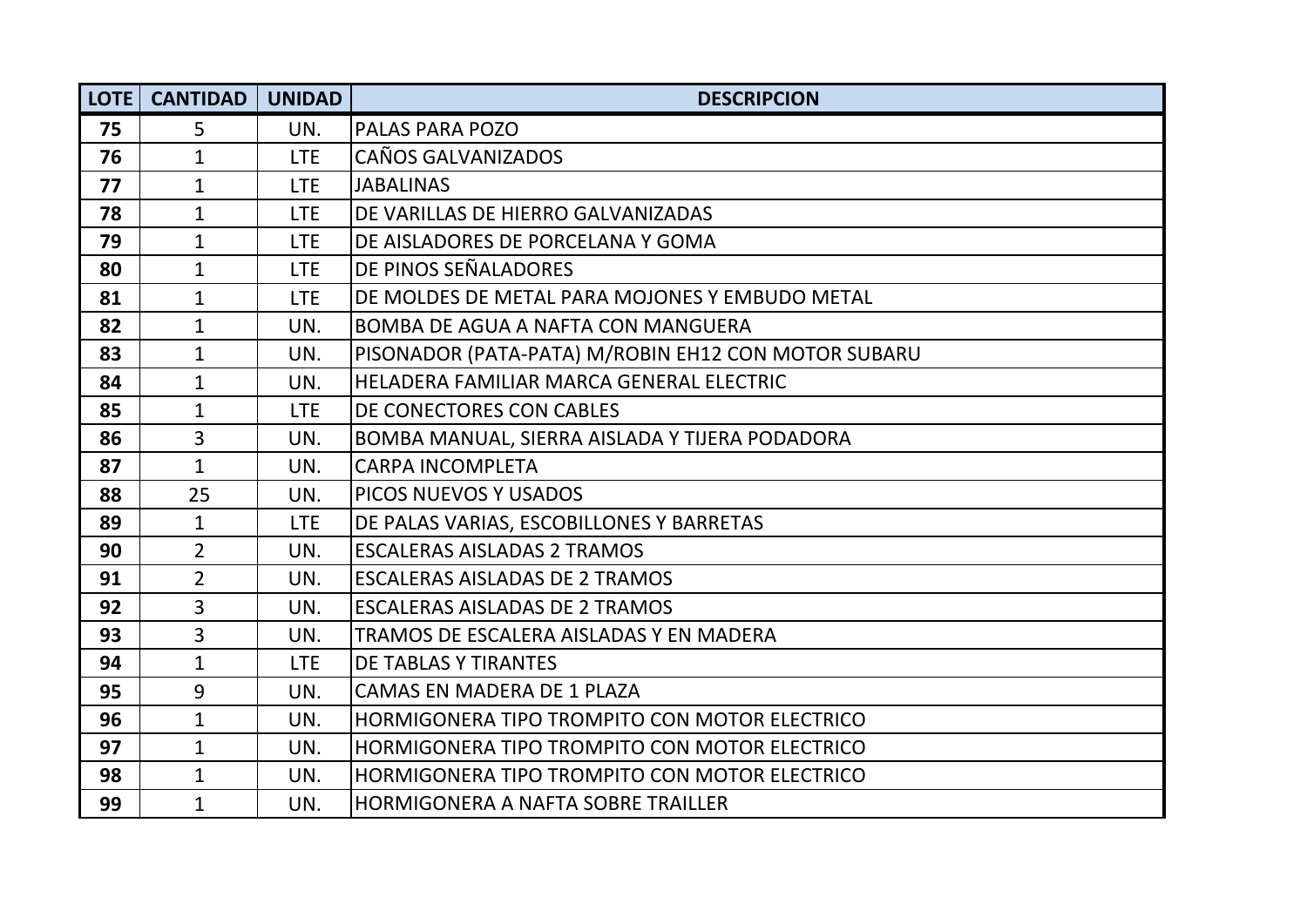| LOTE | <b>CANTIDAD</b> | <b>UNIDAD</b> | <b>DESCRIPCION</b>                                                   |
|------|-----------------|---------------|----------------------------------------------------------------------|
| 100  | 9               | UN.           | <b>CARRETILLAS (A LA VISTA)</b>                                      |
| 101  | 10              | UN.           | PORTA ESTANTES EN METAL                                              |
| 102  | 150             | UN.           | <b>RODILLOS PASA CABLES</b>                                          |
| 103  | $\mathbf{1}$    | UN.           | CORTADORA DE HORMIGON A NAFTA (MASALTA)                              |
| 104  | $\mathbf{1}$    | UN.           | <b>GRUPO ELECTROGENO A NAFTA</b>                                     |
| 105  | $\mathbf{1}$    | UN.           | ROLLO DE CABLE ELECTRICO (COBRE)                                     |
| 106  | $\mathbf{1}$    | UN.           | <b>MESITA METAL CON MORZA</b>                                        |
| 107  | $\mathbf{1}$    | UN.           | PRENSA CON PISTON HIDRAULICO                                         |
| 108  | $\mathbf{1}$    | UN.           | <b>PRENSA CON PISTON HIDRAULICO</b>                                  |
| 109  | $\mathbf{1}$    | UN.           | HELADERA FAMILIAR 2 PUERTAS MARCA PHILCO                             |
| 110  | $\mathbf{1}$    | <b>LTE</b>    | DE ARAÑAS PLASTICAS, PRENSA CABLES, AISLADORES Y TERMINALES P/CABLE  |
| 111  | 5               | UN.           | MARCOS DE HORMIGON (1 CON TAPA)                                      |
| 112  | $\mathbf{1}$    | <b>LTE</b>    | DE PLANCHUELAS, FIJADORES HIERRO "U", BULONES                        |
| 113  | $\mathbf{1}$    | <b>LTE</b>    | DE SOPORTE DE HIERRO ANGULO                                          |
| 114  | $\mathbf{1}$    | UN.           | <b>ESCALERA AISLADA DE 2 TRAMOS</b>                                  |
| 115  | $\mathbf{1}$    | UN.           | ESCALERA AISLADA DE 2 TRAMOS                                         |
| 116  | $\mathbf{1}$    | UN.           | <b>ESCALERA AISLADA DE 2 TRAMOS</b>                                  |
| 117  | $\mathbf{1}$    | UN.           | <b>ESCALERA AISLADA DE 2 TRAMOS</b>                                  |
| 118  | $\mathbf{1}$    | UN.           | <b>ESCALERA AISLADA DE 2 TRAMOS</b>                                  |
| 119  | 10              | UN.           | <b>MOLDES EN MADERA</b>                                              |
| 120  | $\mathbf{1}$    | <b>LTE</b>    | DE PALLETS EN MADERA                                                 |
| 121  | $\mathbf{1}$    | UN.           | TRAILLER CON COMPRESOR DE AIRE CON MOTOR DIESEL CETEC                |
| 122  | $\mathbf 1$     | UN.           | CAMION MARCA JMC, DOBLE CABINA, DIESEL 2.8 Ltos., MATRICULA SBI-2828 |
| 123  | 90              | UN.           | RODILLOS PASA CABLES                                                 |
| 124  | 4               | UN.           | <b>CUBOS DE HORMIGON PARA CAMARA</b>                                 |